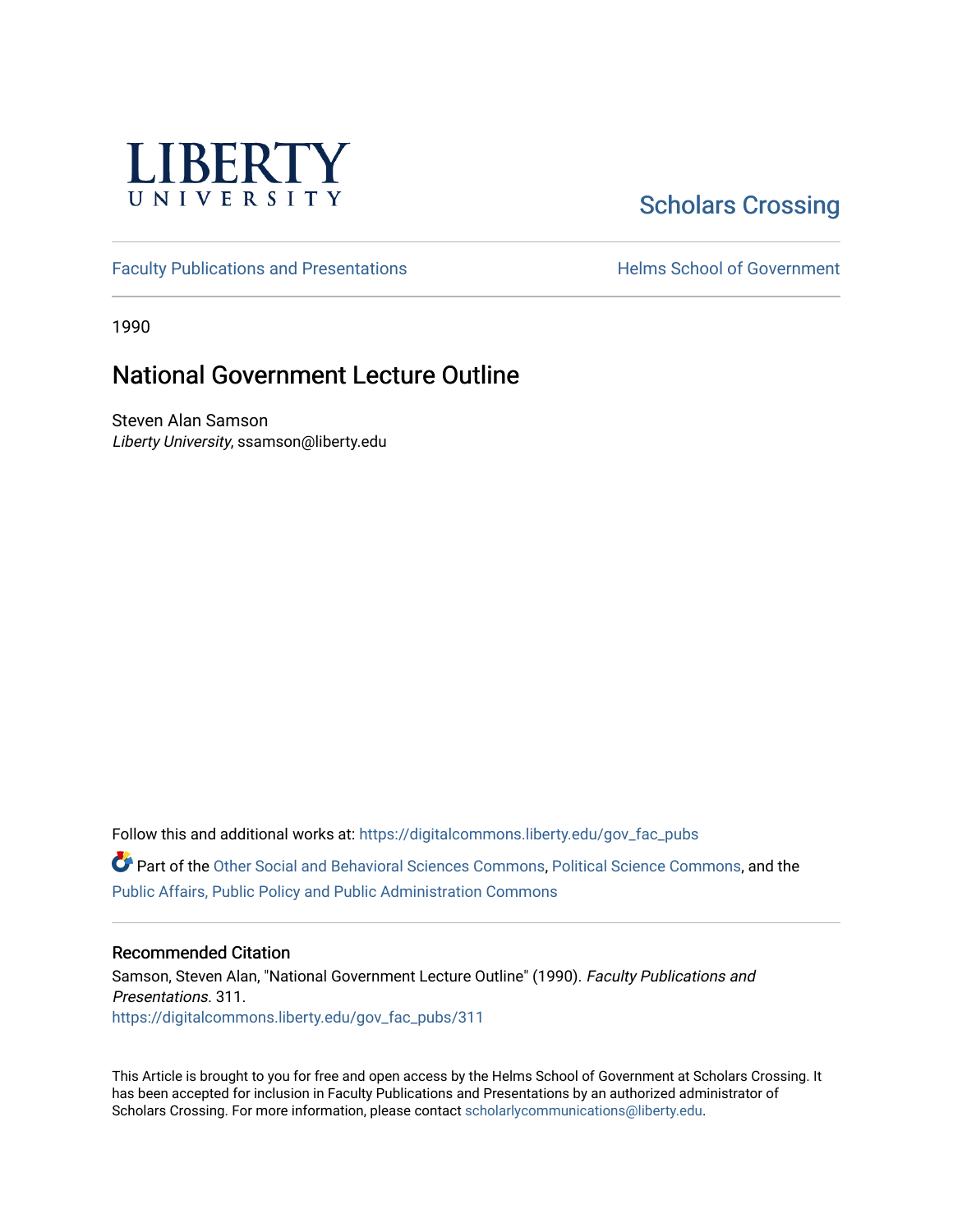#### CHAPTER ONE: A PREFACE TO AMERICAN POLITICS

#### A. "NOW WE SEE THROUGH A GLASS, DARKLY"

- 1. We Are Like Fish in Water
	- a. Our Circumstances
- 2. What Is Politics?
	- a. Power
	- b. Context: "I am I and My Circumstances"
- 3. Purpose of the Course
- B. CITIZENS AND HOUSEHOLD STEWARDS
	- 1. Public and Private Distinction
		- a. Limited Liability Corporation
			- 1) Liability
			- 2) Who Should Pay?
		- 2. Politics and Economics
			- a. City
			- b. Household
			- c. Virtue vs. Corruption
			- d. Trustee or Steward
			- e. Proverbs 31
			- f. Property, Self-Government, and Liberty
		- 3. "Who Gets What, When, How?"
			- a. Private Benefit
			- b. Public Treasury
			- c. Albert Jay Nock on Modern Politics
		- 4. Political Economy
			- a. Ethical Issues
		- 5. Problem of the One and the Many
			- a. Cui Bono?
- C. DEVELOPING A CHRISTIAN WORLD-VIEW
	- 1. Epistemology
	- 2. Differing Perspectives
	- 3. The Archimedean Point
	- 4. By What Standard?
	- 5. Presuppositions
- D. BIBLICAL LAW
	- 1. The Bible
		- a. Latin Vulgate
		- b. John Wyclif and Johan Gutenberg
		- c. The Reformation
	- 2. General Revelation
- E. INESCAPABLE CONCEPTS
	- 1. Sovereignty (Ultimate Authority)
		- a. Biblical View: Creaton, Fall, and Redemption
		- b. Classical and Environmentalist View: Nature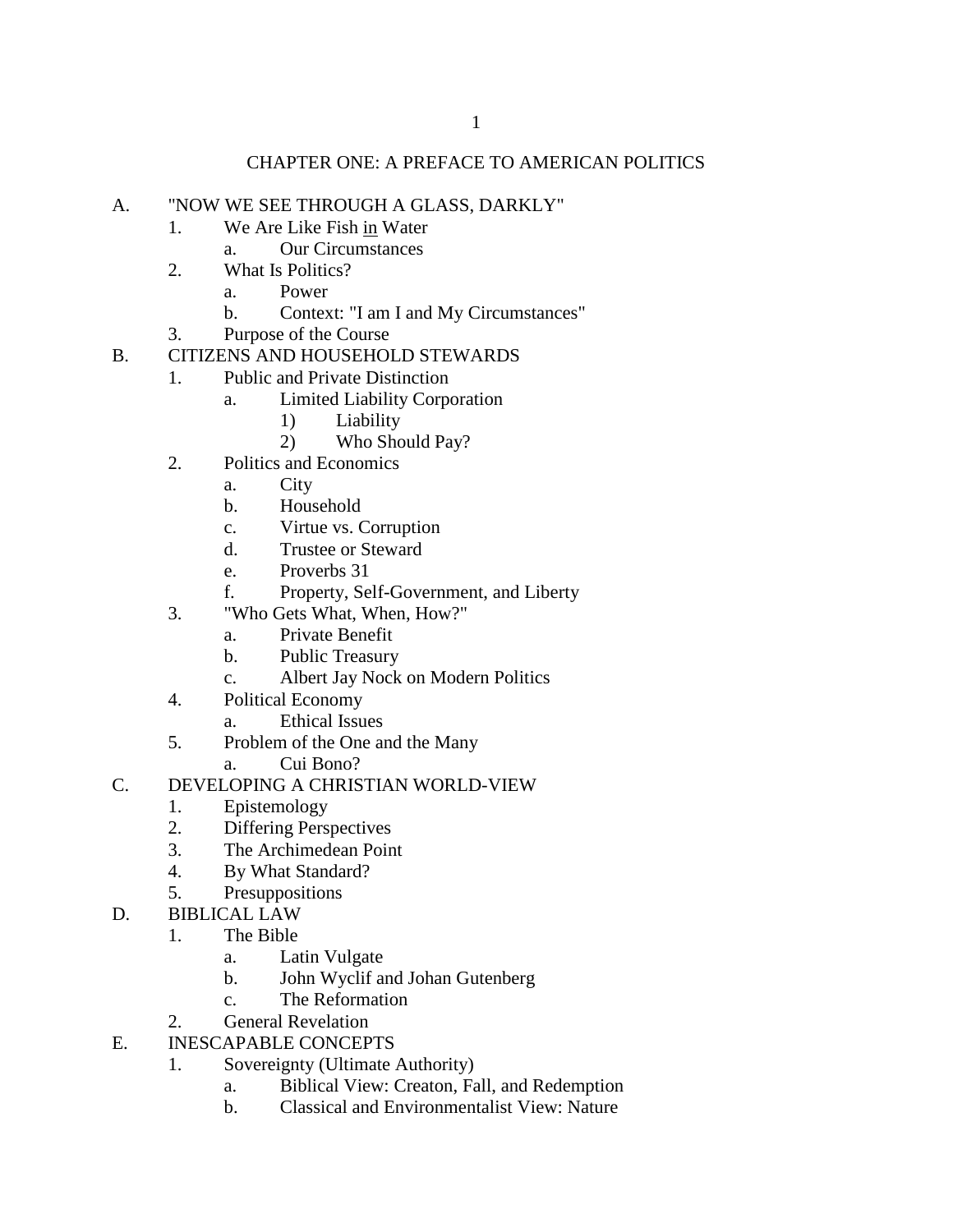- c. Secular Humanist View: The People
- d. "Divine Right of Kings"
- e. Individual Rights
- f. Character of a Political System
- 2. Law or Predestination (Formal Cause)
	- a. Biblical View: Providence
	- b. Secular View: Planning
	- c. Agenda
- 3. Salvation or Religion (Final Cause)
	- a. Biblical View: Redemption
	- b. Roman View: Health of the Body Politic
	- c. Epicureans
	- d. Manichean View
	- e. Doctrine of Selective Depravity
- 4. Liability (Obligation)
	- a. Biblical View: Forgiveness of Debts and Immunity
	- b. Limited Liability
	- c. Managerial Revolution
	- d. Gresham's Law
- 5. Infallibility (Faith)
	- a. Failures of the Church
	- b. Idols for Destruction

# F. PHILOSOPHICAL OVERVIEW

- 1. Naturalism (Classical View)
- 2. Christianity
- 3. Cultural Dualism
- 4. Scholastic Philosophy (Medieval Synthesis)
	- a. Realism
	- b. Nominalism
	- c. Antinomies
- 5. Rationalism
	- a. Enlightenment Skepticism
	- b. Deism
	- c. Voltaire
	- d. Jean-Jacques Rousseau
	- e. Alexander Pope
	- f. David Hume
	- g. Immanuel Kant
		- 1) Categorical Imperative
		- 2) Human Conventions
- 6. Atheist Humanism
	- a. Dichotomy
	- b. Charles Darwin
	- c. Secularism
	- d. Promethean Skeptics (Marx, Nietzsche, Freud, etc.)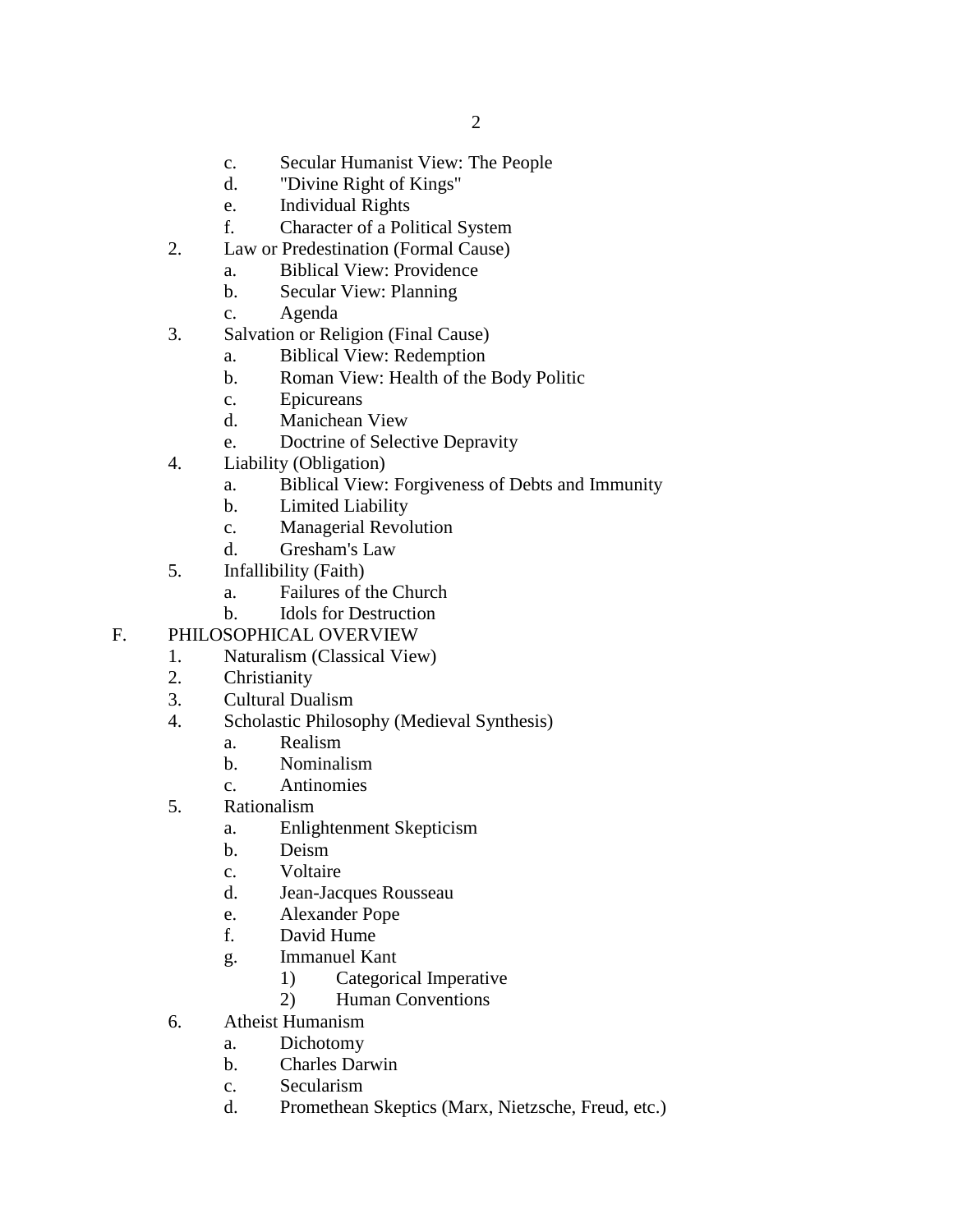- 7. Philosophical Hedonism
	- a. Sigmund Freud: Pleasure Principle
	- b. Jeremy Bentham: Utilitarianism
- 8. Biblical Critique
	- a. Theonomy
- G. IDEAS HAVE CONSEQUENCES
	- 1. Political Philosophy

# CHAPTER TWO: THE CONSTITUTIONAL SYSTEM

- A. CONSTITUTIONALISM
	- 1. Purpose
		- a. Sources
	- 2. Consent of the Governed
		- a. Covenant
		- b. Unalienable Rights
	- 3. Origins of Constitutionalism
		- -- Pilgrim Code of Law (1636)
		- -- Fundamental Orders of Connecticut (1638)
		- a. Church Covenants
		- b. Colonial Charters
	- 4. Declaration of Independence
	- 5. Constitution of 1787
	- 6. Articles of Confederation (1781)
	- 7. Subsequent Development
		- a. New Goals
		- b. Equalitarian and Individualistic Outlook
- B. COMPONENTS
	- 1. Guiding Principles
	- 2. Preamble
		- a. Invocation
			- 1) Mayflower Compact (1620)
	- 3. Bill of Rights
		- a. Body of Liberties (1641)
	- 4. Separation of Powers
		- a. Restraint on Power
			- 1) William Blackstone
		- b. System of Overlapping Powers
	- 5. Amendment
		- a. Constitutional Provision
			- 1) Constitutional Convention
			- 2) Individual Proposal
			- 3) Ratification
		- b. Interpretation
		- c. Treaties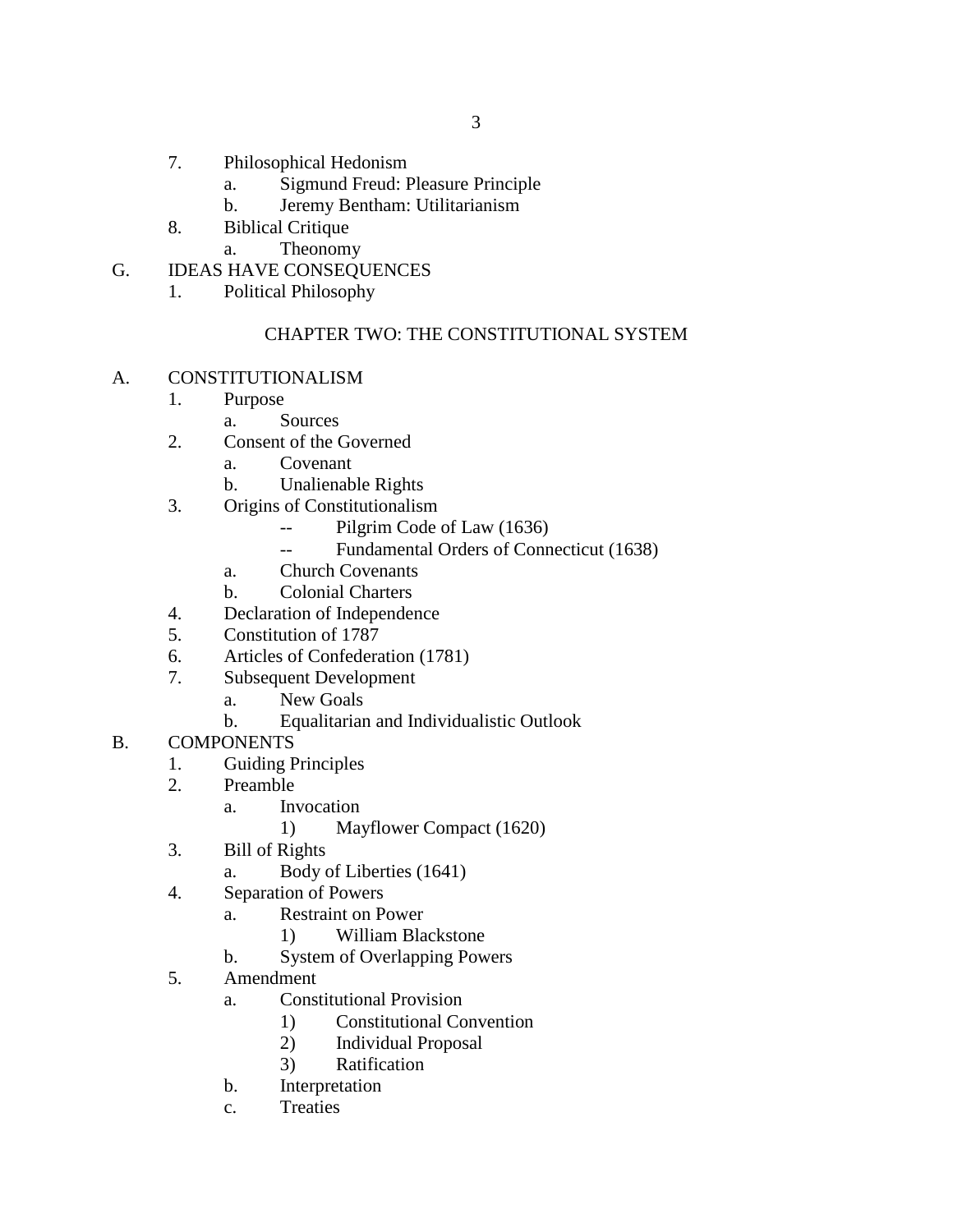- d. Popular Initiative (states)
- e. Popular Referendum (states)
- 6. Extraconstitutional Measures
	- a. Interposition
	- b. Nullification
	- c. Secession
	- d. Martial Law

# C. ORGANIZING PRINCIPLES

- -- Division of Powers
- 1. Federalism
	- a. Two Main Levels
		- 1) Divided Political Sovereignty
	- b. "Supreme Law of the Land"
		- 1) Magna Carta
		- 2) Sanctioning Land
		- 3) Common Law and Due Process
		- 4) Super-Legislation
	- c. Alternatives
		- 1) Monarchy
		- 2) Feudalism, or a League
- 2. Bicameralism
	- a. Two Chambers
		- 1) Unicameral Legislature (Nebraska)
	- b. Senate
		- 1) Designed to Represent the States
		- 2) Two Senators
		- 3) Restraint on Presidency and Judiciary
	- c. House of Representatives
		- 1) Designed to Represent the People
		- 2) Population
		- 3) Money Bills
- 3. Separation of Powers
	- a. Branches
		- 1) Legislative
		- 2) Executive
		- 3) Judicial
	- b. Constituencies
	- c. Modes of Selection and Terms of Office
		- 1) Representatives
		- 2) Senators
		- 3) Presidents (Electoral College)
		- 4) Justices
- 4. Republican Principle
	- a. Enhances Stability
	- b. Wise and Capable Leaders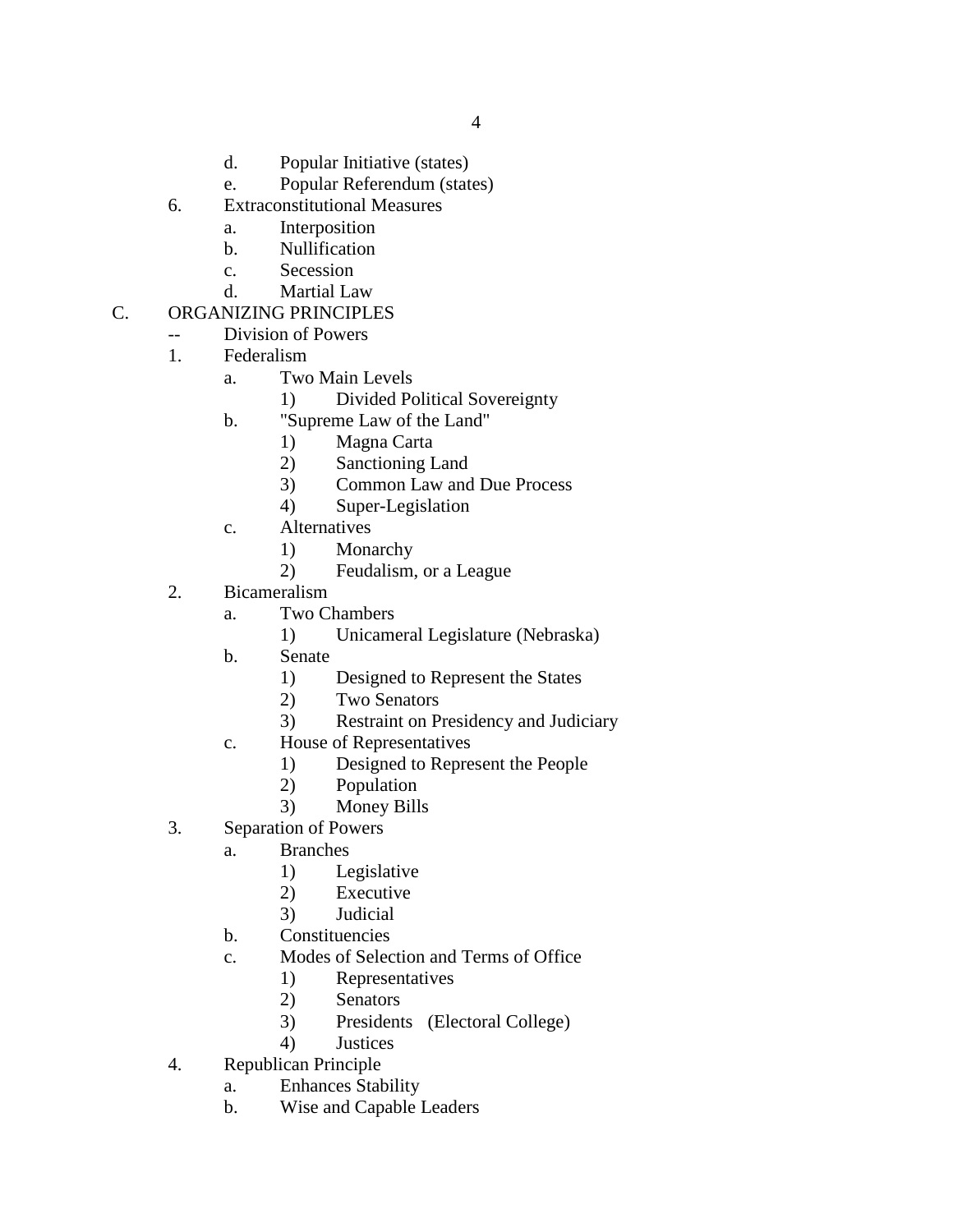- 5. Characteristics of a Desirable Constitution
	- a. Stability and Continuity
	- b. Division of Powers
	- c. Representativeness
	- d. Accountability
- D. CONSTITUTIONAL THEORY
	- 1. Federalist Papers
	- 2. Purpose: Break and Control Violence of Faction
	- 3. Two Methods
		- a. Remove the Causes
			- 1) Abolishing Liberty
				- 2) Creating Uniformity
		- b. Control the Effects
			- 1) Republican Principle
	- 4. Tyranny of the Majority
	- 5. Large Republic
		- a. Built-in Diversity of Interests
	- 6. Auxiliary Precautions
	- 7. Evaluation
		- a. Deliberation
		- b. Consensus or Unity
- E. CHECKS AND BALANCES IN PRACTICE
	- 1. Laws (Art. I, sec. 1)
		- a. Bills (Art. 1, sec. 7)
		- b. Executive Orders
		- c. Administrative Law
		- d. Executive Privilege
	- 2. Amendments (Art. V)
		- a. Validity
			- b. Treaties
			- c. Custom and Interpretation
	- 3. Treaties (Art. II, sec. 2)
		- a. Executive Agreements
		- b. Compacts (Art. I, sec. 10)
	- 4. States
		- a. Reserved Powers (Tenth Amendment)
		- b. Denied Powers (Art. I, sec. 10)
		- c. Electoral College (Art. II, sec. 1)
		- d. Guaranty Clause (Art. IV, sec. 4)
		- e. Territorial Integrity (Art. IV, sec. 3; Art. V)
		- f. Enclaves (Art. I, sec. 8; Art. IV, sec. 3)
		- g. Immunity (Art. II, sec. 2; Eleventh Amendment)
		- h. Extradition (Art. IV, sec. 2)
		- i. Election of Senators (Seventeenth Amendment)
	- 5. The People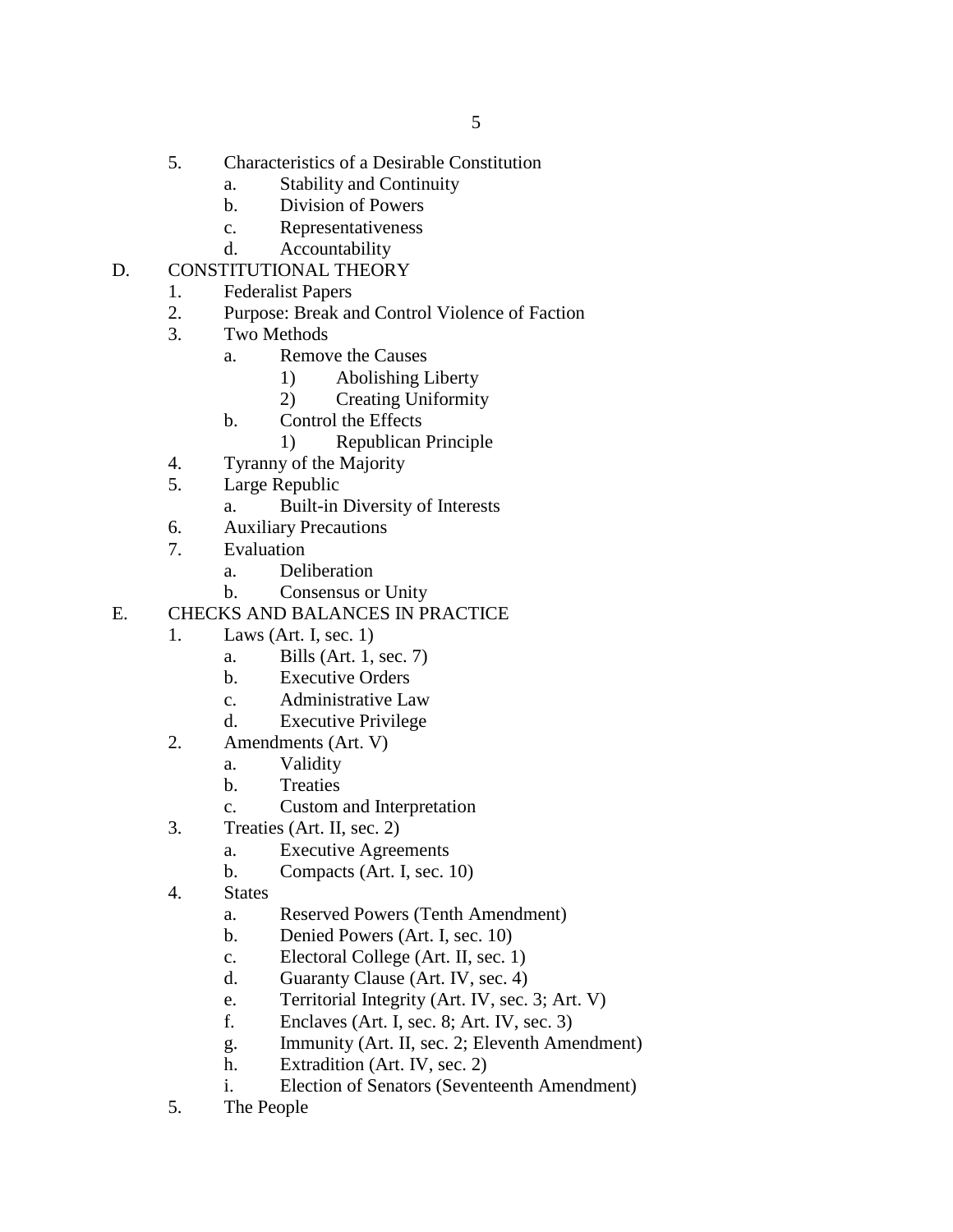- a. Elections (Art. I, sec. 2)
- b. Juries
- 6. Civil Liberties
	- a. Security from Discrimination
		- 1) Bills of Attainder and Ex Post Facto Laws (Art. I, secs. 9, 10; Art. III, sec. 3)
			- 2) Privileges and Immunities (Art. IV, sec. 2; Fourteenth Amendment)
	- b. Liberty of Conscience and Expression
		- 1) Religion, Speech, and Press
		- 2) Peaceable Assembly (First Amendment)
	- c. Security in Person and Estate
		- 1) Keep and Bear Arms (Second Amendment)
		- 2) Quartering of Soldiers (Third Amendment)
		- 3) Searches and Seizures (Fourth Amendment)
		- 4) Takings Clause (Fifth Amendment)
		- 5) Procedural Rights (Fifth-Eighth Amendments)
		- 6) Penal Limitations (Eighth Amendment)
	- d. Sanctity of Property
	- e. Martial Law
- 7. The Judiciary (Art. I, sec. 8; Art. III)
	- a. Original Jurisdiction (Art. III, sec. 2)
	- b. Restricted Appellate Jurisdiction (same)
	- c. Judicial Review
	- d. Judicial Legislation
	- e. Reversals (Art. V)
	- f. Shared Power of Interpretation
- 8. Appointments (Art. II, sec. 2)
	- a. Patronage and Partisanship
	- b. Senatorial Courtesy
	- c. Civil Service
	- d. Independent Counsel
- 9. Bureaucracy (Art. I, sec. 8; Art. II, sec. 2;
	- Art. III, sec. 1)
	- a. Congressional Oversight
	- b. Quasi-Legislative and -Judicial Powers
- 10. Commerce
	- a. Regulation (Art. I, sec. 8)
	- b. Subsidies and Privileges
- 11. Fiscal and Monetary Policies (Art. I, secs. 7, 8)
	- a. Limits (Art. I, sec. 9)
	- b. Income Taxation (Sixteenth Amendment)
	- c. Money (Art. I, sec. 8, 10)
	- d. Salaries (Art. I, sec. 6)
	- e. Impoundment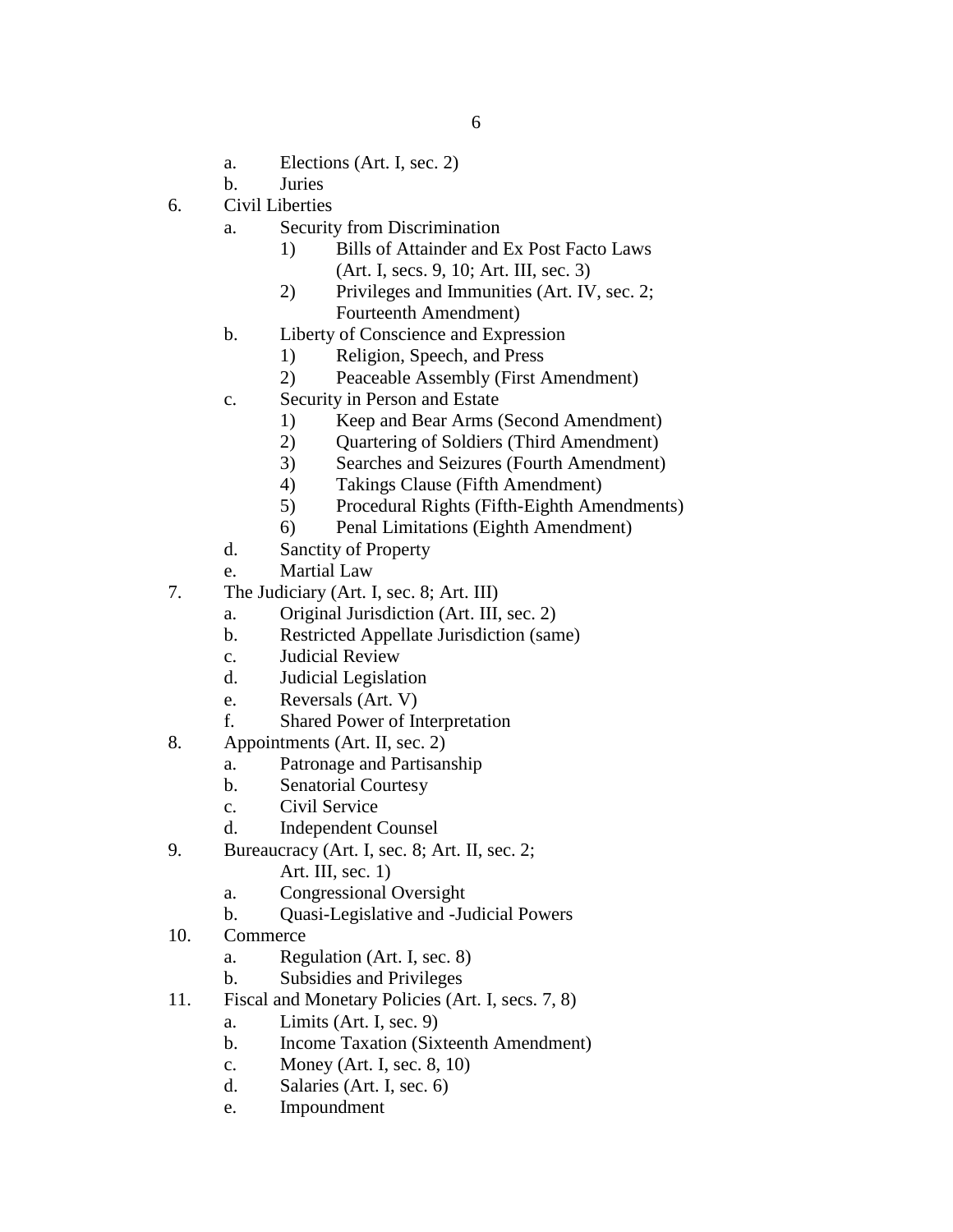- 12. Congress and the President
	- a. Legislative Powers of the President
	- b. Special Sessions (Art. II, sec. 3)
	- c. Tie-Breaking (Art. I, sec. 3)
	- d. Veto (Art. I, sec. 7)
	- e. Override
	- f. Pocket Veto (Art. I, sec. 7)
	- g. Setting the Agenda
	- h. Elections
		- 1) President
			- 2) Vice President
- 13. Affairs of State
	- a. Impeachment (Art. I, sec. 2)
	- b. Trial (Art. I, sec. 3)
	- c. Presiding Officer (Art. I, sec. 3;
		- Art. II, sec. 4)
	- d. Qualifications; Punishments (Art. I, sec. 5)
	- e. Treason (Art. III, sec. 3)
	- f. Pardons and Reprieves (Art. II, sec. 2)
	- g. Amnesty
	- h. Contempt of Congress
- 14. War Powers (Art. II, sec. 2)
	- a. Conscription (Art. I, sec. 8)
	- b. Declaration of War (same)
	- c. Police Actions
	- d. Emergency Powers and Martial Law

# CHAPTER THREE: AMERICAN POLITICAL CULTURE

#### A. THE AMERICAN CHARACTER

- 1. Individualism
	- a. Contrast with Selfishness
	- b. Effects
	- c. Loss of Community
- 2. Character Types
	- a. Tradition-Directed
	- b. Inner-Directed
	- c. Other-Directed
- 3. Absence of a Feudal Tradition
	- a. Pilgrims and Puritans
	- b. Frontier Society
	- c. Social Contract Theory
- 4. Status vs. Contract
	- a. Meritocracy
	- b. Privileges and Entitlements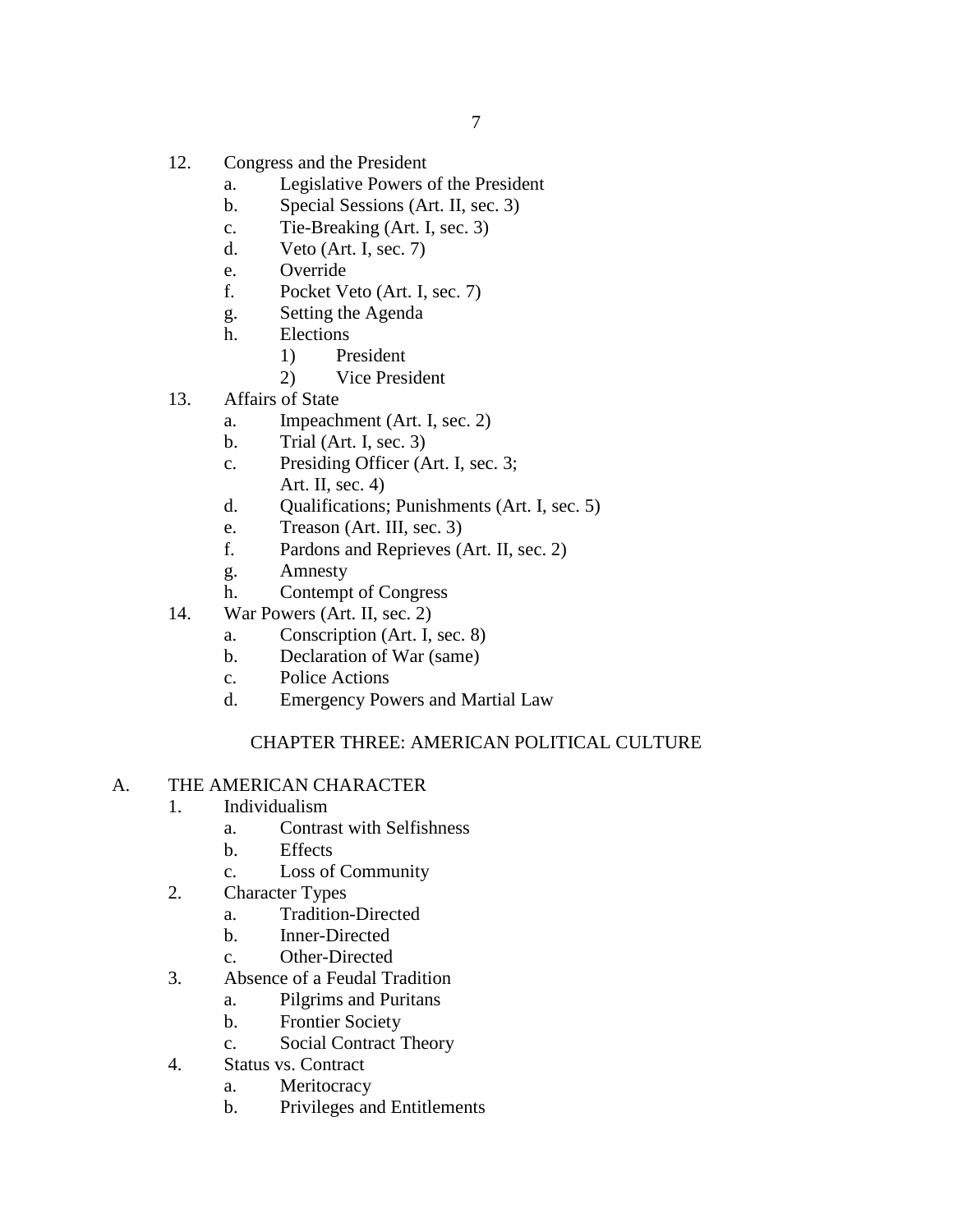- B. THE LIBERAL TRADITION
	- 1. Absence of a Revolutionary Tradition
	- 2. Equality
	- 3. John Locke
	- 4. Social Compact
		- a. Limited Government
		- b. Principle of Majority Rule
		- c. Minority Rights
		- d. Preservation of Property
		- e. Right to Resist
	- 5. Enlightenment
		- a. Condorcet
		- b. Jean-Jacques Rousseau: the General Will
		- c. G. W. F. Hegel: the Spirit of the Age
		- d. Revolutionary Ideologies
	- 6. American Adaptations
		- a. Transcendentalism
		- b. Progressivism
- C. STAGES OF POLITICAL DEVELOPMENT
- D. BIBLICAL TRADITION
	- 1. The Protestant Ethic
	- 2. Absence of Free Enterprise
		- a. Dependency
		- b. Mercantilism
	- 3. Holy Commonwealth
		- a. Biblical Law
		- b. Self-Discipline
	- 4. The Great Awakening
	- 5. Independence
- E. REPUBLICAN TRADITION
	- 1. Frontier Individualism
	- 2. Evangelical Christianity
		- a. Voluntary Associations
	- 3. Period of Democratic-Republican Party Dominance
	- 4. Advancing Frontier and Immigration
		- a. Equalizing Influences
	- 5. Free Enterprise Capitalism
		- a. Industrial Revolution
	- 6. Emergence of Ocean and River Port Cities
	- 7. Limited Government
		- a. Chartering of Banks
			- b. Long Ballot
			- c. Property Restrictions Abolished
			- d. Medical Regulation Loosened
	- 8. States' Rights Doctrine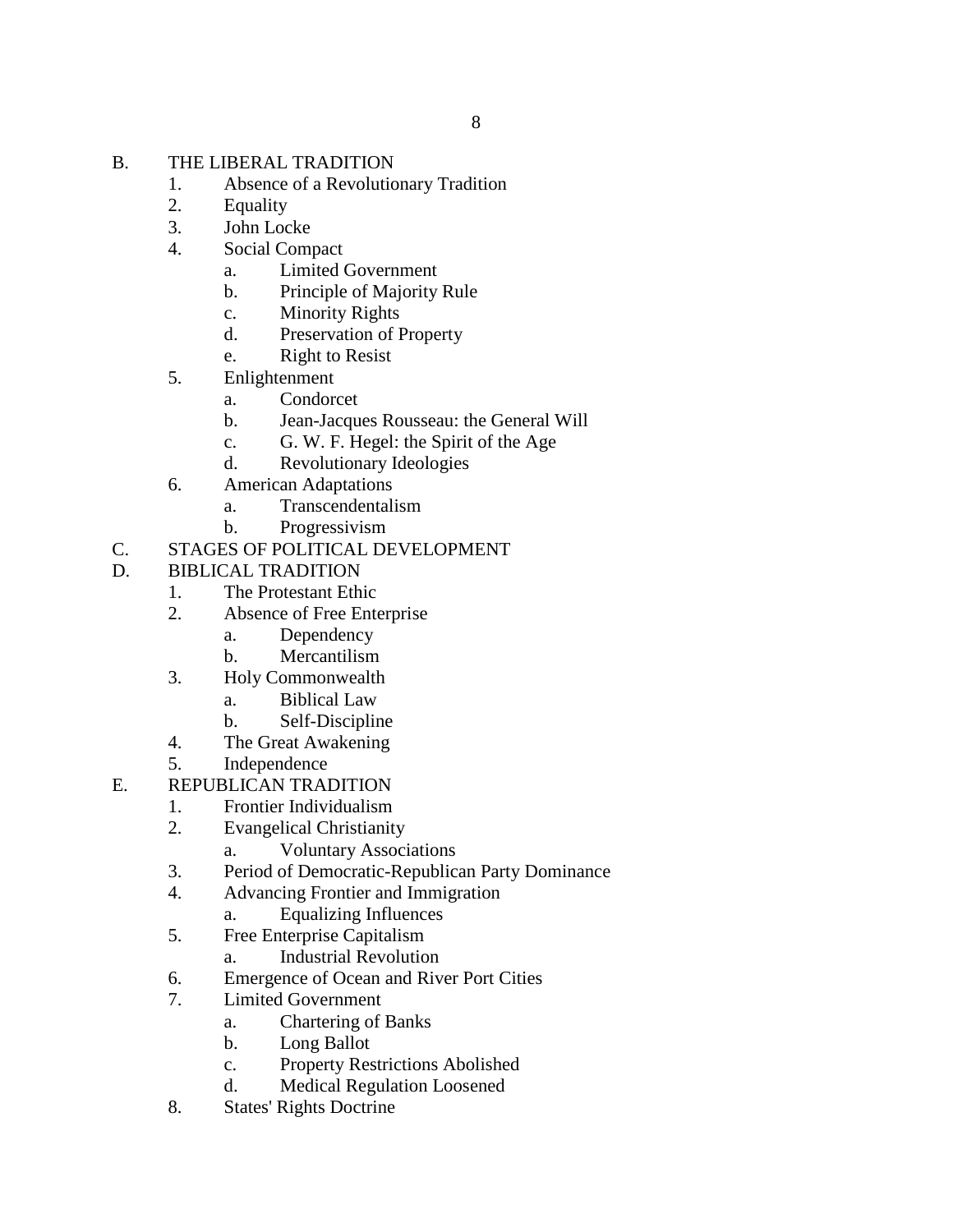- a. Nullification and Secession
- 9. Subsidies and Obstructions
	- a. Trade Embargo
	- b. Protective Tariffs
	- c. American System
	- d. State-Supported Public Education
- 10. Transcendentalism
- F. ECONOMIC TRADITION
	- 1. Industrial Individualism
	- 2. Intellectual Revolution (Darwin, Secularism)
		- a. Universities and Graduate Schools
			- b. Professions
			- c. Social Sciences
			- d. Social Darwinism and Progressivism
	- 3. Period of Republican Party Dominance
	- 4. Reconstruction
	- 5. Era of Steam and Rail Technology
		- a. Railroad Subsidies
		- b. Westward Shift in the Population
		- c. Immigrants
	- 6. Populism
		- a. Grange
		- b. People's Party
	- 7. Corporations and Trusts
		- a. Substantive Due Process
		- b. Limited Liability
		- c. Captains of Industry and Political Bosses
	- 8. Corruption
		- a. Political Machines
	- 9. Progressive Reform Movement
		- a. Secret Ballot
			- 1) Sinecures
		- b. Merit System
		- c. Short Ballot
		- d. Recall
		- e. Oregon System
			- 1) Initiative
			- 2) Referendum
		- f. Direct Primary Elections
		- g. Proportional Representation
	- 10. Managerial Revolution
	- 11. Era of Mixed Rail and Automotive Technology
- G. THERAPEUTIC TRADITION
	- 1. Social Service State
	- 2. Popular Psychotherapies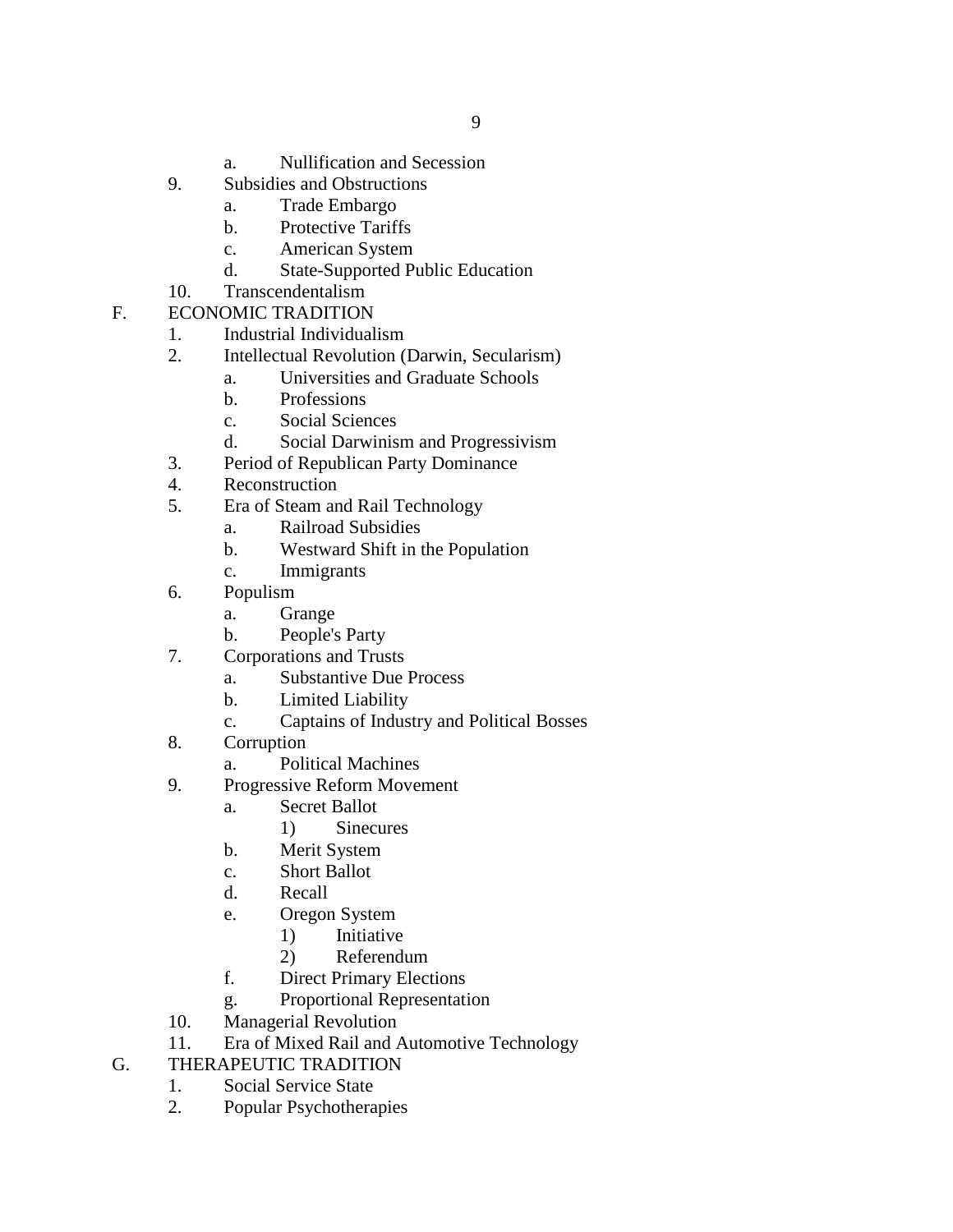- 3. Collectivism
- 4. Period of Democratic Party Dominance
	- a. Interest Groups
- 5. Subsidies
- 6. Search for Psychological Security
	- a. Sigmund Freud
	- b. Human Potential Movement
	- c. Abortion and Euthanasia
	- d. Growing National Budget
- 7. Unsettled Job Market<br>8. Government Services
- 8. Government Services
- 9. Era of the Automotive City
- 10. Radical Social Reformers
- 11. Transitional Period
- 12. Conclusion

#### CHAPTER FOUR: POLITICAL PARTICIPATION

- A. THE ELECTORATE
	- 1. Suffrage
		- a. Early Restrictions
	- 2. Extension of the Franchise
	- 3. Act of Toleration
	- 4. Freehold Property Requirement
		- a. Constitutional Debates
		- b. Relaxation in the 1820s
		- c. Cultural Dualism
	- 5. Fifteenth Amendment
	- 6. Women's Suffrage and the Nineteenth Amendment
	- 7. Immigrants
	- 8. Progressivism
	- 9. Twenty-Sixth Amendment
	- 10. Disfranchisement
	- 11. Earlier Obstacles
		- a. Literacy Requirements
		- b. Property Ownership
		- c. Poll Tax and the Twenty-Fourth Amendment
	- 12. Racial Discrimination
		- a. Jim Crow Laws
		- b. Grandfather Clause
	- 13. Group Patterns
	- 14. Registration
	- 15. Participation
		- a. Decision-Making Costs
			- 1) Information Cost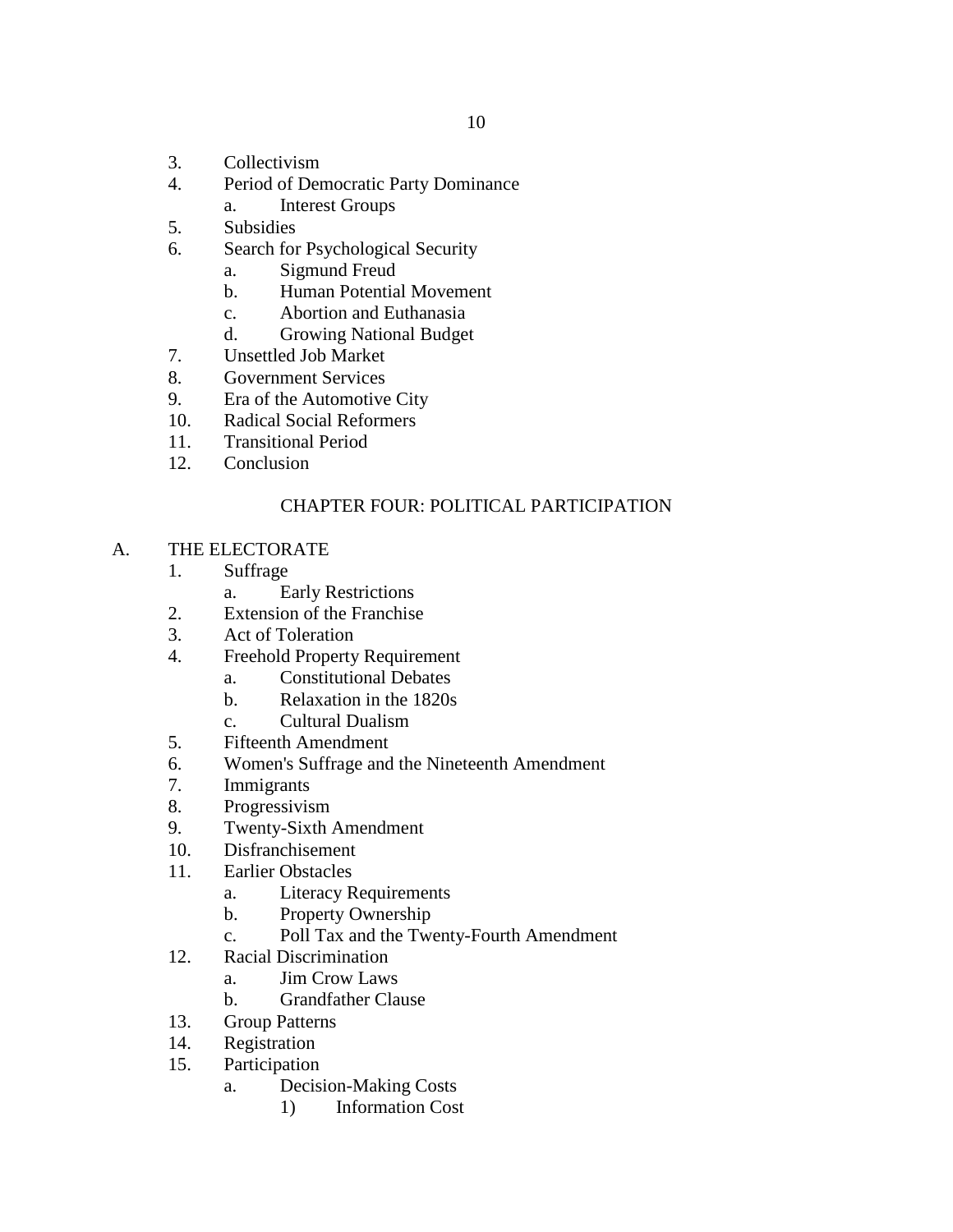- 2) Opinion Leaders
- b. Responsibility Costs
- c. Costs of Errors
- 16. Apathy
	- a. Incumbents
	- b. Voter Dissatisfaction
- 17. Consequences
- B. LEGITIMATION
	- 1. Legitimacy
	- 2. Succession Problems<br>3. Revolutions
	- **Revolutions**
	- 4. Collapsing Empires
	- 5. Nomenklatura
- C. THE MACHINERY OF ELECTIONS
	- 1. Methods of Nomination
		- a. Caucus
		- b. Convention
		- c. Direct Primary Election
	- 2. Types of Primaries
		- a. Presidential Preference Primary
		- b. Nonpartisan Primary
		- c. Open vs. Closed Primary
		- d. Blanket Primary
		- e. Runoff Primary
	- 3. Criticisms of the Primary
	- 4. Congressional Elections
		- a. Incumbents
	- 5. Electoral College
		- a. Federalist, no. 68
		- b. Twelfth Amendment
		- c. Twenty-Third Amendment
		- d. Unit Rule
		- e. Election by the House
	- f. Swing States
- D. PARTY ORGANIZATION
	- 1. Purpose
	- 2. The American Pattern
		- a. Politics of Consensus
	- 3. Political Machines
	- 4. Party Discipline
		- a. Issues
	- 5. Electoral Appeal
	- 6. The Weber Model
	- 7. Electoral Representation
- E. PATTERNS OF PARTISAN POLITICS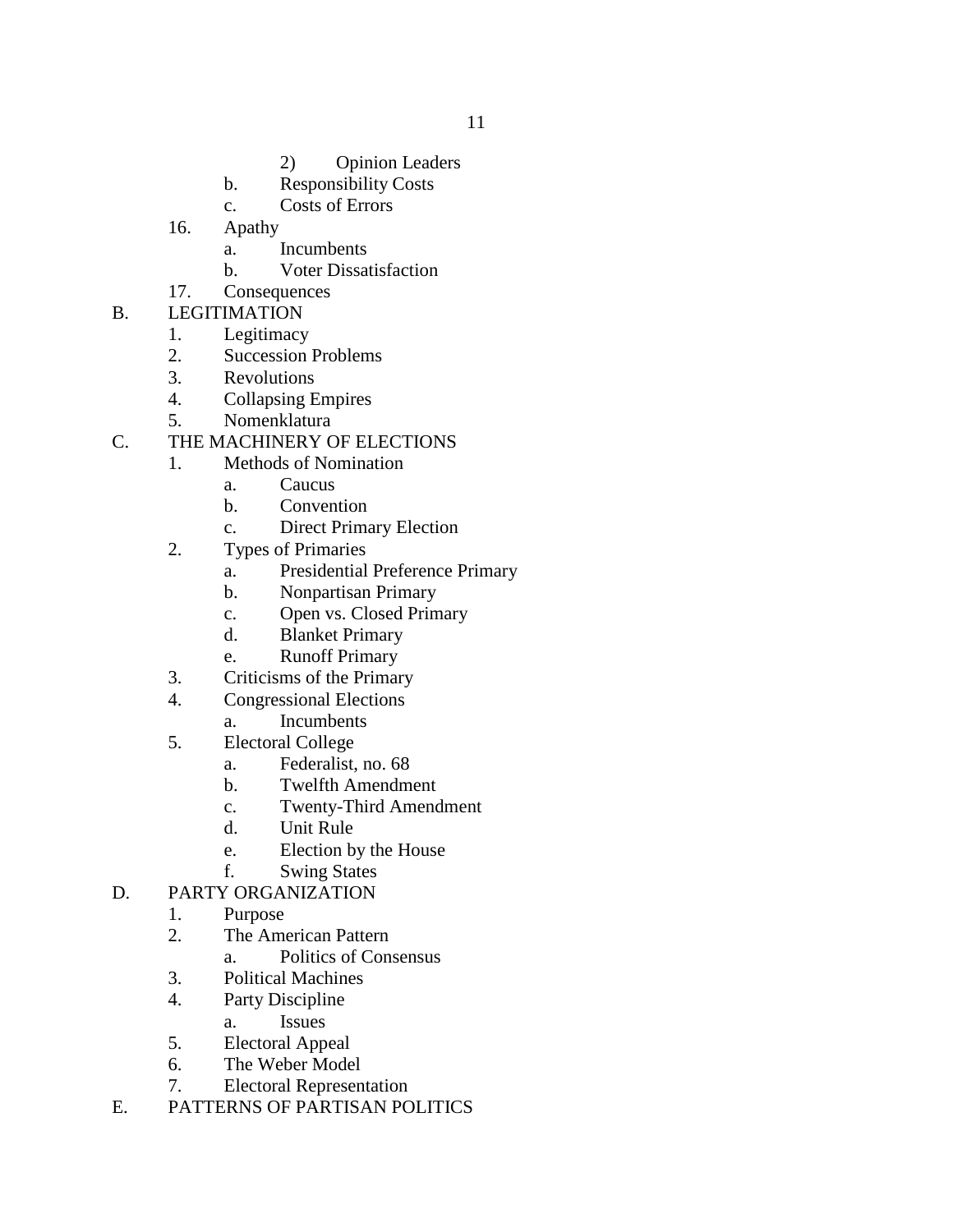- 1. Two-Party Competition
	- a. Twelfth Amendment
- 2. Periods of Party Dominance
- 3. Jefferson Republicans
	- a. Era of Good Feelings
- 4. Jackson Democrats
	- a. Tammany Hall and the Albany Regency
	- b. Whig Party
	- c. Democratic Split
- 5. Lincoln Republicans
	- a. Civil War
	- b. Reconstruction
	- c. Political Machines
	- d. William McKinley
	- e. Populists and Progressives
- 6. Roosevelt Democrats
	- a. Mass Media
		- b. Lyndon Johnson
- 7. Current Pattern

# CHAPTER FIVE: INTEREST GROUPS

# A. ROLE IN AMERICAN POLITICAL HISTORY

- 1. Voluntary Associations
	- a. Alexis de Tocqueville
	- b. Labor Unions and Public Interest Lobbies

# B. THE ROLE OF INTEREST GROUPS

- 1. Lobbying
	- a. Representation
	- b. Participation
	- c. Education
	- d. Agenda Building
	- e. Program Monitoring
- 2. Funding
	- a. Dues
	- b. Publications and Conferences
	- c. Government
	- d. Tax Exempt Status
	- e. Political Action Committee
- 3. Regulation
	- a. Federal Regulation of Lobbying Act of 1946
	- b. Campaign Financing
- 4. Mass Media
- 5. Market Research
	- a. Public Opinion Poll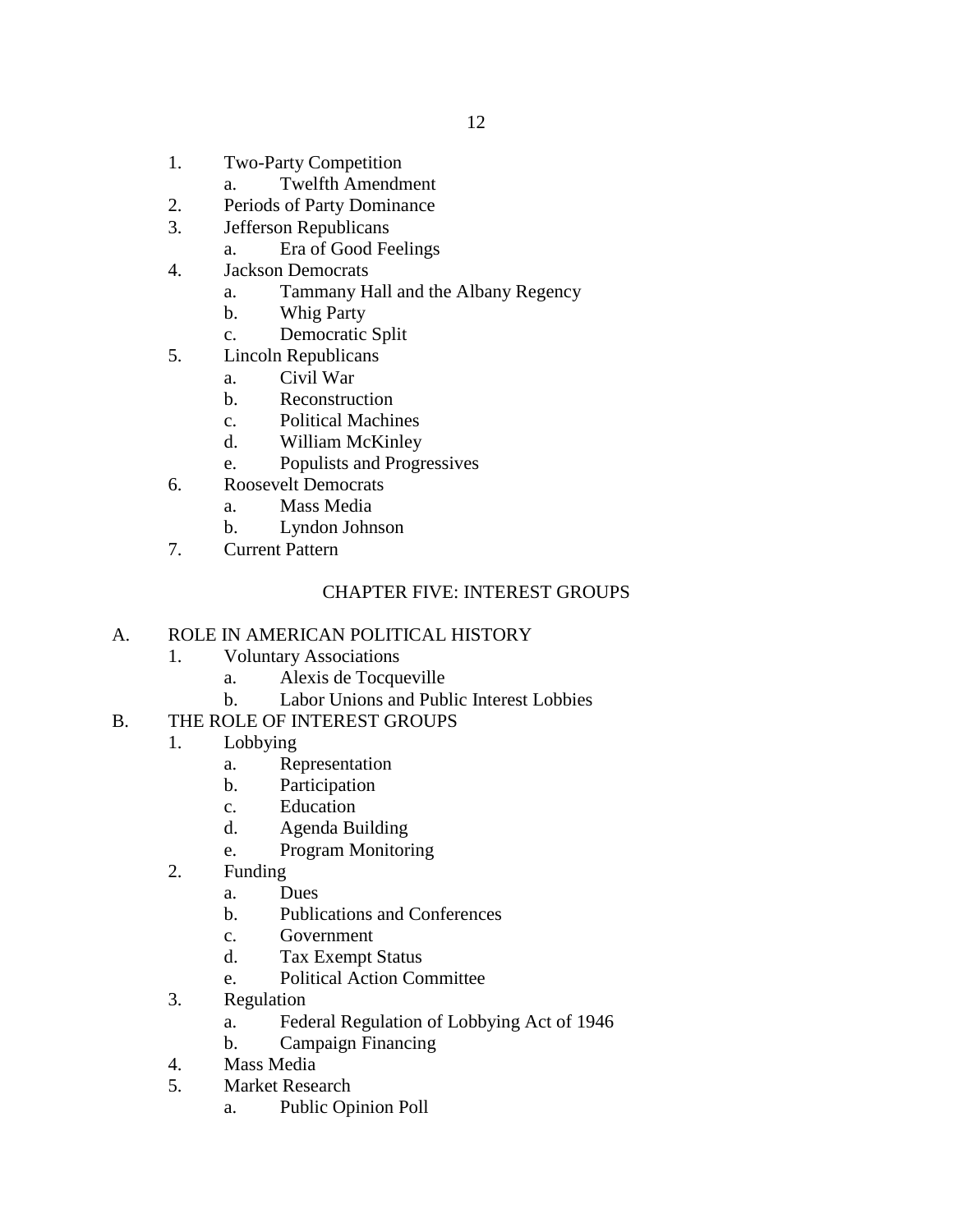#### C. PUBLIC OPINION POLLING

- 1. Purpose
	- a. Discovery
	- b. Manipulation
	- c. Planning
- 2. Origins
	- a. Sources
	- b.Plebiscite
- 3. Straw Votes
	- a. Two Forms
	- b. Sample Bias
- 4. Market Research
	- a. Business Bourse
	- b. Public Relations
		- 1) Ivy Lee
	- c. Census of Distribution
	- d. Elmo Roper and George Gallup
- 5. Social Survey
- D. THE FORMATION OF PUBLIC OPINION
	- 1. Ethnic or Religious Homogeneity
	- 2. Diversity
		- a. Federalist, no. 10
	- 3. Consensus
	- 4. Three Methods
		- a. Patronage and Pork
		- b. Terror and Obedience
		- c. Voluntary System
	- 5. Manipulating Public Opinion
		- a. George Creel
		- b. Edward Bernays
		- c. Woodrow Wilson
		- d. Poll-Taking
	- 6. Conclusion
- E. TRENDS
	- 1. Decline of Liberalism

# CHAPTER SIX: CONGRESS

#### A. HISTORICAL ORIGINS

- 1. Ancient Practice
- 2. Representative Assemblies
	- a. Petition
		- b. Consent
		- c. Parliamentary Supremacy
		- d. Colonial Resistance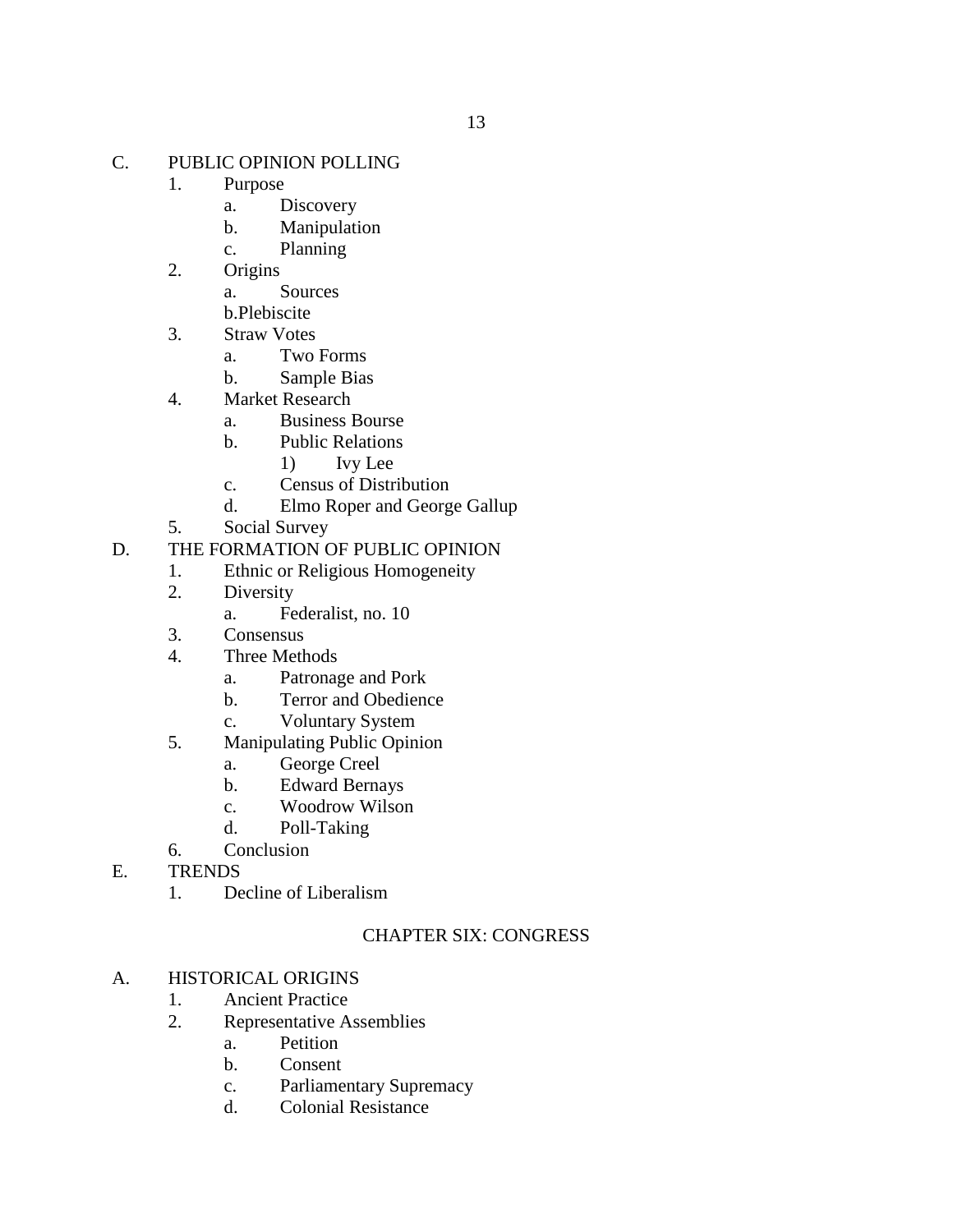- 3. Legislative Dominance
	- a. Parliamentary System
- 4. Continental Congress
	- a. Articles of Confederation
- 5. Congress
	- a. Great Compromise
	- b. House
	- c. Senate
	- d. Federalist, no. 39
- 6. Decline of Federalism
	- a. Fourteenth Amendment
	- b. Seventeenth Amendment
- 7. Control of the Purse
	- a. Legislative Budget
	- b. Executive Budget
	- c. Sixteenth Amendment
	- d. Fiscal Policy

#### B. STRUCTURE

- 1. Size
- 2. Terms of Office
- 3. Eligibility
- 4. Salary and Benefits
- 5. Bicameralism
- C. ORGANIZATION
	- 1. Presiding Officers
		- a. President of the Senate
		- b. President Pro Tempore
		- c. Majority and Minority Leaders
		- d. Speaker of the House
	- 2. Support System
		- a. Committees
		- b. Subcommittees
		- c. Special, Partisan, Joint, and Ad Hoc Committees
		- d. Staff

# D. PROCEDURE

- 1. Introduction
- 2. Assignment to Committee
- 3. Committee Action
	- a. Options
	- b. Logrolling
- 4. Scheduling Bills for Floor Action in the Senate
	- a. Unanimous Consent
	- b. Rescue
	- c. By-Pass
	- d. Suspension of the Rules and Discharge